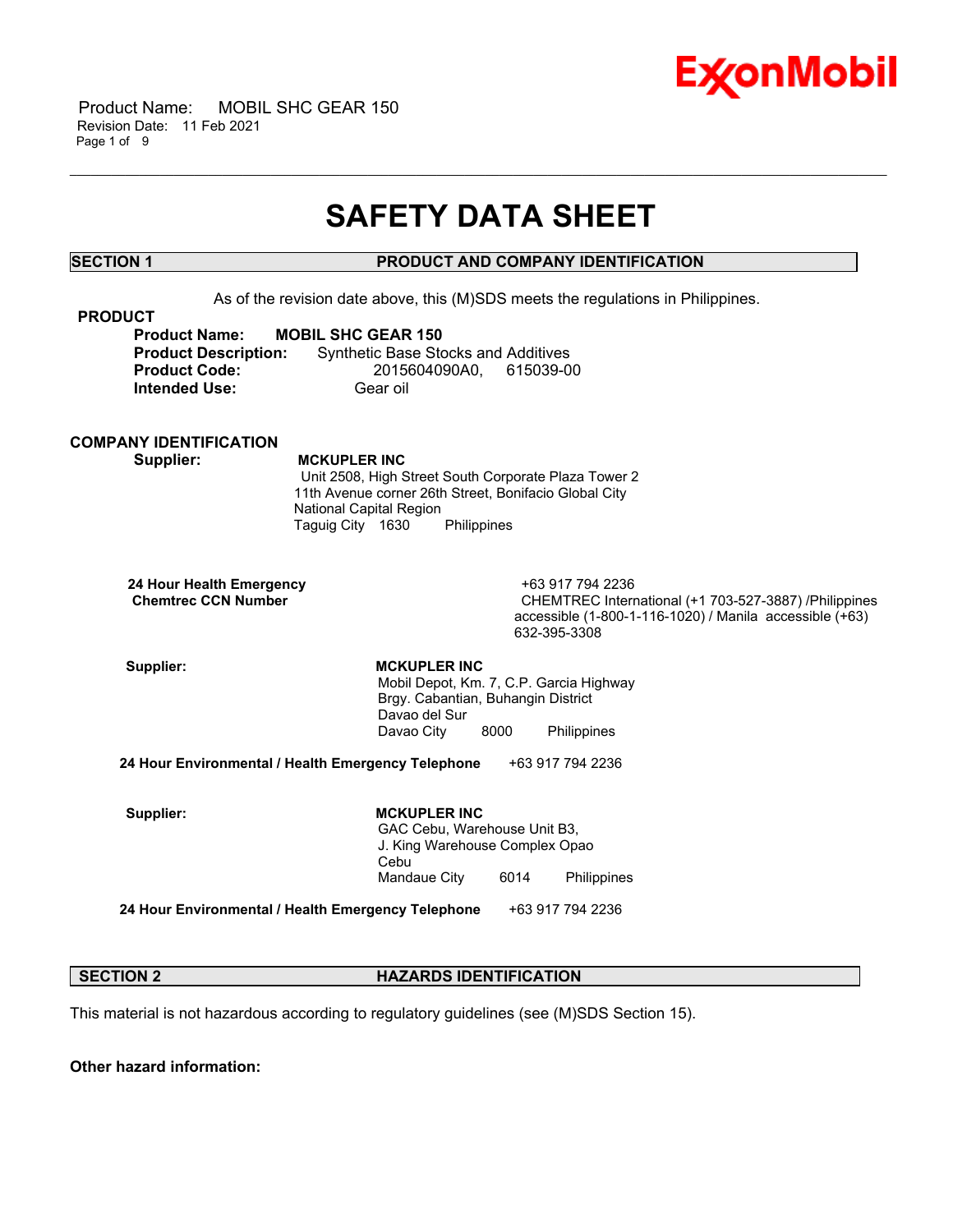# Ex⁄onMobil

 Product Name: MOBIL SHC GEAR 150 Revision Date: 11 Feb 2021 Page 2 of 9

#### **PHYSICAL / CHEMICAL HAZARDS**

No significant hazards.

#### **HEALTH HAZARDS**

 High-pressure injection under skin may cause serious damage. Excessive exposure may result in eye, skin, or respiratory irritation.

\_\_\_\_\_\_\_\_\_\_\_\_\_\_\_\_\_\_\_\_\_\_\_\_\_\_\_\_\_\_\_\_\_\_\_\_\_\_\_\_\_\_\_\_\_\_\_\_\_\_\_\_\_\_\_\_\_\_\_\_\_\_\_\_\_\_\_\_\_\_\_\_\_\_\_\_\_\_\_\_\_\_\_\_\_\_\_\_\_\_\_\_\_\_\_\_\_\_\_\_\_\_\_\_\_\_\_\_\_\_\_\_\_\_\_\_\_\_

#### **ENVIRONMENTAL HAZARDS**

No significant hazards.

**NOTE:** This material should not be used for any other purpose than the intended use in Section 1 without expert advice. Health studies have shown that chemical exposure may cause potential human health risks which may vary from person to person.

#### **SECTION 3 COMPOSITION / INFORMATION ON INGREDIENTS**

This material is defined as a mixture.

#### **Hazardous Substance(s) or Complex Substance(s) required for disclosure**

| <b>Name</b>                            | CAS#       | Concentration* | <b>GHS Hazard Codes</b>   |
|----------------------------------------|------------|----------------|---------------------------|
| <b>IBENZENE, C10-14- ALKYL DERIVS.</b> | 68442-69-3 | $0.1 - 5.1\%$  | H304, H315, H400(M factor |
|                                        |            |                |                           |
| DITRIDECYL ADIPATE                     | 16958-92-2 | 10 - < 20%     | None                      |

\* All concentrations are percent by weight unless material is a gas. Gas concentrations are in percent by volume.

#### **SECTION 4 FIRST AID MEASURES**

#### **INHALATION**

 Remove from further exposure. For those providing assistance, avoid exposure to yourself or others. Use adequate respiratory protection. If respiratory irritation, dizziness, nausea, or unconsciousness occurs, seek immediate medical assistance. If breathing has stopped, assist ventilation with a mechanical device or use mouth-to-mouth resuscitation.

#### **SKIN CONTACT**

Wash contact areas with soap and water. If product is injected into or under the skin, or into any part of the body, regardless of the appearance of the wound or its size, the individual should be evaluated immediately by a physician as a surgical emergency. Even though initial symptoms from high pressure injection may be minimal or absent, early surgical treatment within the first few hours may significantly reduce the ultimate extent of injury.

#### **EYE CONTACT**

Flush thoroughly with water. If irritation occurs, get medical assistance.

#### **INGESTION**

First aid is normally not required. Seek medical attention if discomfort occurs.

#### **NOTE TO PHYSICIAN**

None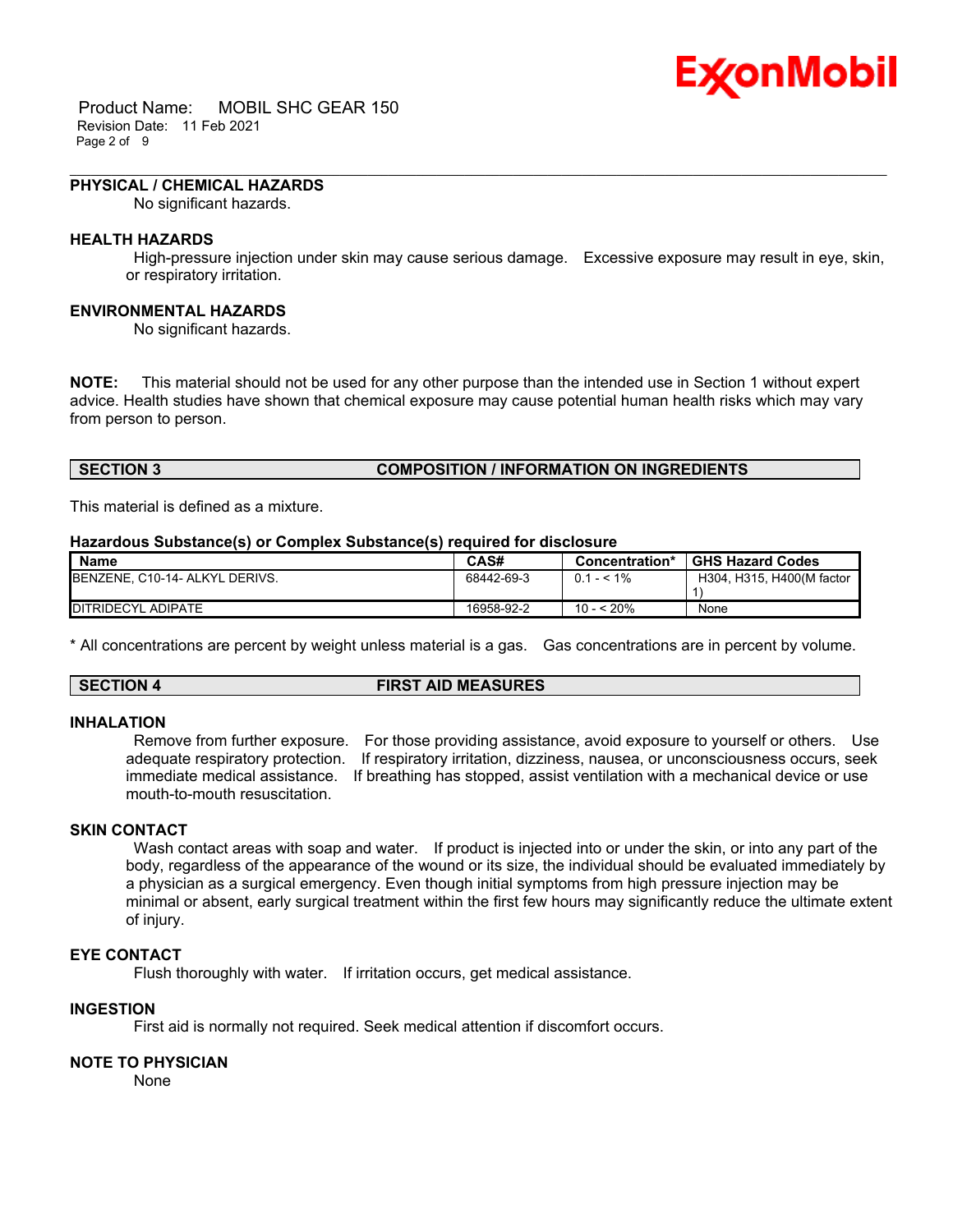## Ex⁄onMobil

 Product Name: MOBIL SHC GEAR 150 Revision Date: 11 Feb 2021 Page 3 of 9

#### **SECTION 5 FIRE FIGHTING MEASURES**

\_\_\_\_\_\_\_\_\_\_\_\_\_\_\_\_\_\_\_\_\_\_\_\_\_\_\_\_\_\_\_\_\_\_\_\_\_\_\_\_\_\_\_\_\_\_\_\_\_\_\_\_\_\_\_\_\_\_\_\_\_\_\_\_\_\_\_\_\_\_\_\_\_\_\_\_\_\_\_\_\_\_\_\_\_\_\_\_\_\_\_\_\_\_\_\_\_\_\_\_\_\_\_\_\_\_\_\_\_\_\_\_\_\_\_\_\_\_

#### **EXTINGUISHING MEDIA**

 **Appropriate Extinguishing Media:** Use water fog, foam, dry chemical or carbon dioxide (CO2) to extinguish flames.

**Inappropriate Extinguishing Media:** Straight Streams of Water

#### **FIRE FIGHTING**

 **Fire Fighting Instructions:** Evacuate area. Prevent runoff from fire control or dilution from entering streams, sewers, or drinking water supply. Firefighters should use standard protective equipment and in enclosed spaces, self-contained breathing apparatus (SCBA). Use water spray to cool fire exposed surfaces and to protect personnel.

**Hazardous Combustion Products:** Aldehydes, Incomplete combustion products, Oxides of carbon, Smoke, Fume, Sulfur oxides

#### **FLAMMABILITY PROPERTIES**

 **Flash Point [Method]:** >210°C (410°F) [ASTM D-92]  **Flammable Limits (Approximate volume % in air):** LEL: 0.9 UEL: 7.0  **Autoignition Temperature:** N/D

**SECTION 6 ACCIDENTAL RELEASE MEASURES**

#### **NOTIFICATION PROCEDURES**

 In the event of a spill or accidental release, notify relevant authorities in accordance with all applicable regulations.

#### **PROTECTIVE MEASURES**

 Avoid contact with spilled material. See Section 5 for fire fighting information. See the Hazard Identification Section for Significant Hazards. See Section 4 for First Aid Advice. See Section 8 for advice on the minimum requirements for personal protective equipment. Additional protective measures may be necessary, depending on the specific circumstances and/or the expert judgment of the emergency responders.

### **SPILL MANAGEMENT**

 **Land Spill:** Stop leak if you can do it without risk. Recover by pumping or with suitable absorbent.

**Water Spill:** Stop leak if you can do it without risk. Confine the spill immediately with booms. Warn other shipping. Remove from the surface by skimming or with suitable absorbents. Seek the advice of a specialist before using dispersants.

Water spill and land spill recommendations are based on the most likely spill scenario for this material; however, geographic conditions, wind, temperature, (and in the case of a water spill) wave and current direction and speed may greatly influence the appropriate action to be taken. For this reason, local experts should be consulted. Note: Local regulations may prescribe or limit action to be taken.

#### **ENVIRONMENTAL PRECAUTIONS**

 Large Spills: Dike far ahead of liquid spill for later recovery and disposal. Prevent entry into waterways, sewers, basements or confined areas.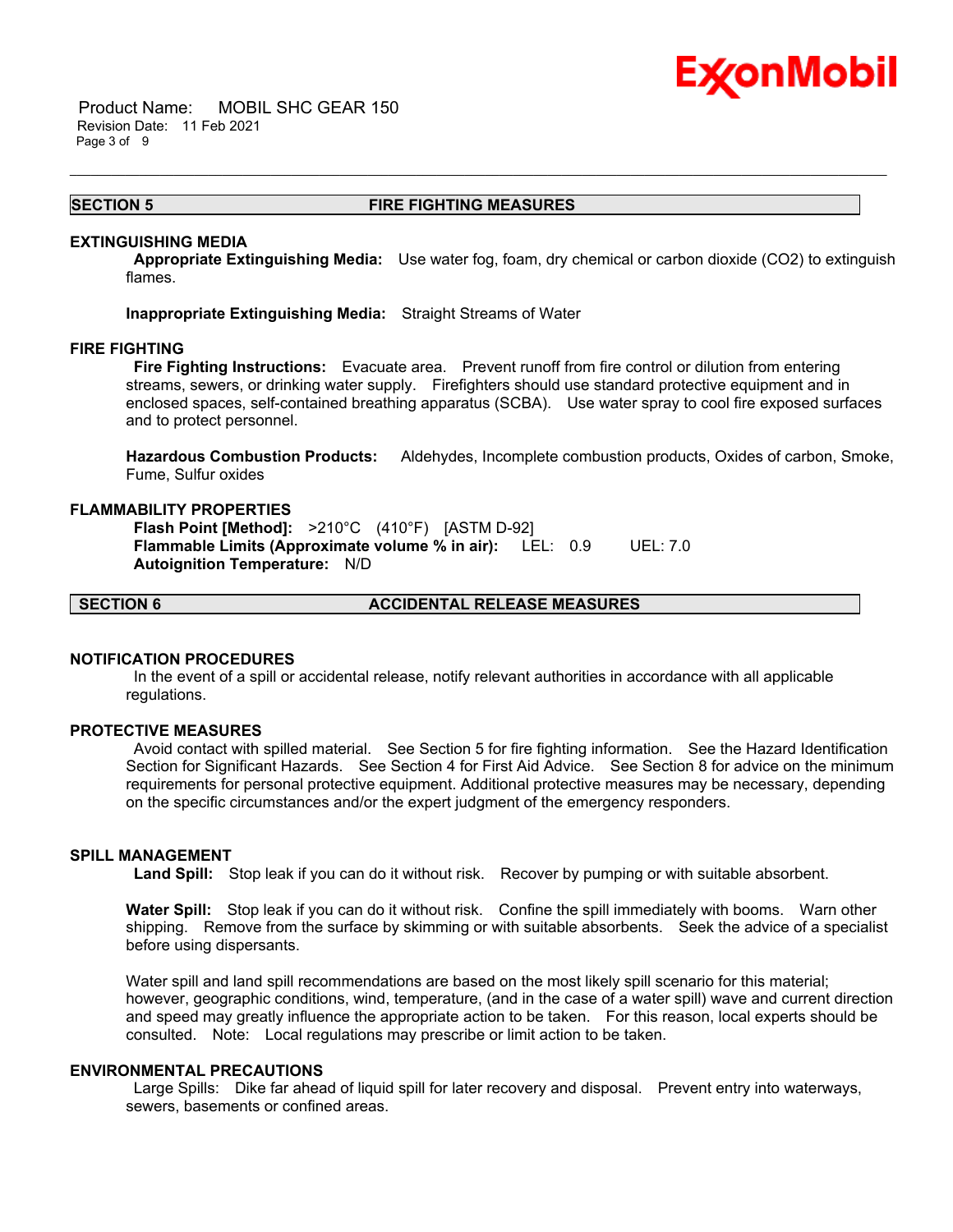

#### **SECTION 7 HANDLING AND STORAGE**

\_\_\_\_\_\_\_\_\_\_\_\_\_\_\_\_\_\_\_\_\_\_\_\_\_\_\_\_\_\_\_\_\_\_\_\_\_\_\_\_\_\_\_\_\_\_\_\_\_\_\_\_\_\_\_\_\_\_\_\_\_\_\_\_\_\_\_\_\_\_\_\_\_\_\_\_\_\_\_\_\_\_\_\_\_\_\_\_\_\_\_\_\_\_\_\_\_\_\_\_\_\_\_\_\_\_\_\_\_\_\_\_\_\_\_\_\_\_

#### **HANDLING**

 Prevent small spills and leakage to avoid slip hazard. Material can accumulate static charges which may cause an electrical spark (ignition source). When the material is handled in bulk, an electrical spark could ignite any flammable vapors from liquids or residues that may be present (e.g., during switch-loading operations). Use proper bonding and/or ground procedures. However, bonding and grounds may not eliminate the hazard from static accumulation. Consult local applicable standards for guidance. Additional references include American Petroleum Institute 2003 (Protection Against Ignitions Arising out of Static, Lightning and Stray Currents) or National Fire Protection Agency 77 (Recommended Practice on Static Electricity) or CENELEC CLC/TR 50404 (Electrostatics - Code of practice for the avoidance of hazards due to static electricity).

**Static Accumulator:** This material is a static accumulator.

#### **STORAGE**

 The type of container used to store the material may affect static accumulation and dissipation. Do not store in open or unlabelled containers.

#### **SECTION 8 EXPOSURE CONTROLS / PERSONAL PROTECTION**

#### **EXPOSURE LIMIT VALUES**

**Exposure limits/standards (Note: Exposure limits are not additive)**

| Substance Name                          | Form | Standard<br>'∟imi\ |            | <b>Note</b> | Source |            |
|-----------------------------------------|------|--------------------|------------|-------------|--------|------------|
| . ADIPATE<br>DI.<br>$\cdot$<br>1⊢<br>RШ |      | TWA                | mg/m.<br>ັ |             |        | ExxonMobil |

**Exposure limits/standards for materials that can be formed when handling this product:** When mists/aerosols can occur the following is recommended:  $5 \text{ mg/m}^3$  - ACGIH TLV (inhalable fraction).

NOTE: Limits/standards shown for guidance only. Follow applicable regulations.

#### **ENGINEERING CONTROLS**

The level of protection and types of controls necessary will vary depending upon potential exposure conditions. Control measures to consider:

No special requirements under ordinary conditions of use and with adequate ventilation.

#### **PERSONAL PROTECTION**

Personal protective equipment selections vary based on potential exposure conditions such as applications, handling practices, concentration and ventilation. Information on the selection of protective equipment for use with this material, as provided below, is based upon intended, normal usage.

 **Respiratory Protection:** If engineering controls do not maintain airborne contaminant concentrations at a level which is adequate to protect worker health, an approved respirator may be appropriate. Respirator selection, use, and maintenance must be in accordance with regulatory requirements, if applicable. Types of respirators to be considered for this material include: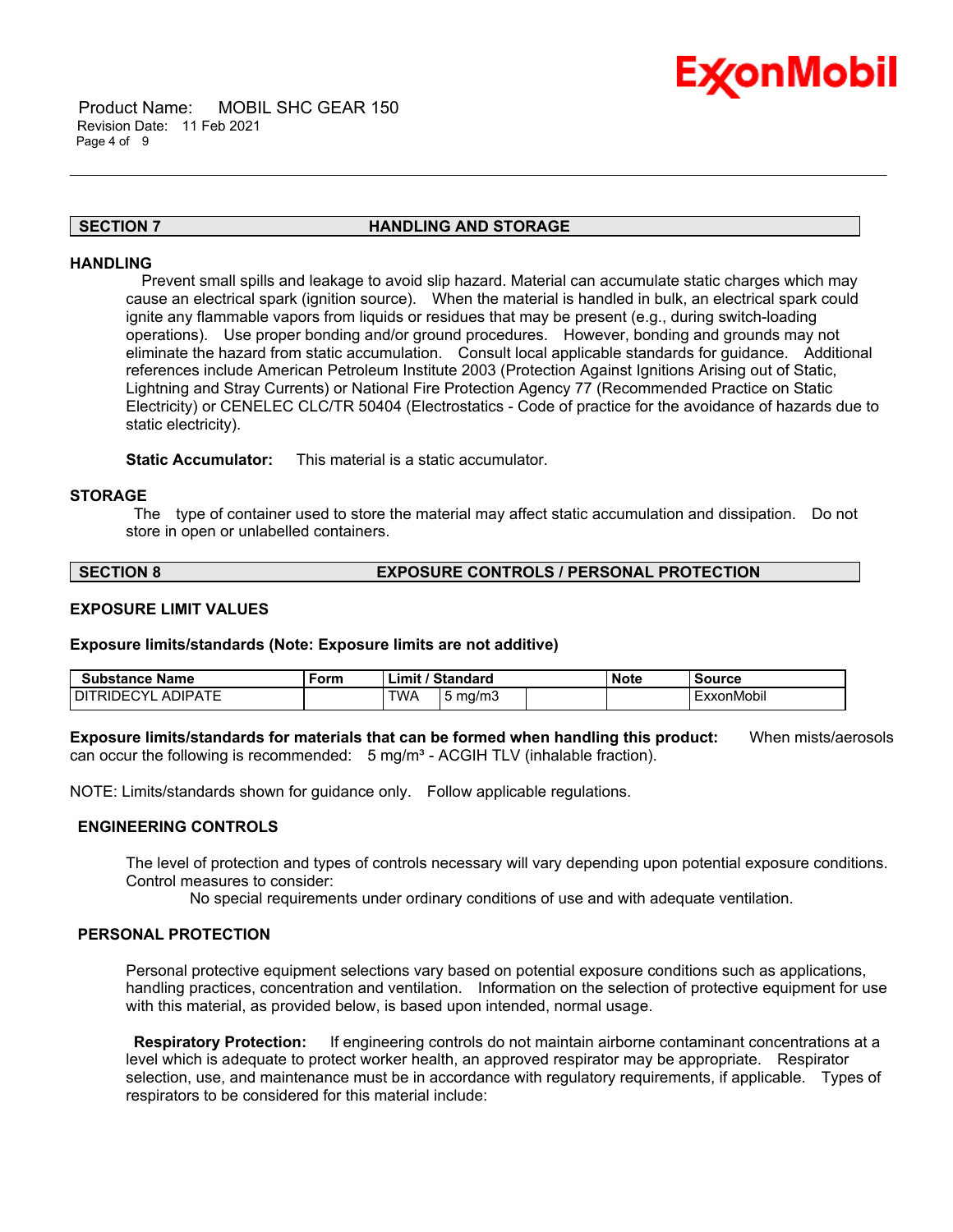

 Product Name: MOBIL SHC GEAR 150 Revision Date: 11 Feb 2021 Page 5 of 9

No special requirements under ordinary conditions of use and with adequate ventilation. Particulate

For high airborne concentrations, use an approved supplied-air respirator, operated in positive pressure mode. Supplied air respirators with an escape bottle may be appropriate when oxygen levels are inadequate, gas/vapor warning properties are poor, or if air purifying filter capacity/rating may be exceeded.

\_\_\_\_\_\_\_\_\_\_\_\_\_\_\_\_\_\_\_\_\_\_\_\_\_\_\_\_\_\_\_\_\_\_\_\_\_\_\_\_\_\_\_\_\_\_\_\_\_\_\_\_\_\_\_\_\_\_\_\_\_\_\_\_\_\_\_\_\_\_\_\_\_\_\_\_\_\_\_\_\_\_\_\_\_\_\_\_\_\_\_\_\_\_\_\_\_\_\_\_\_\_\_\_\_\_\_\_\_\_\_\_\_\_\_\_\_\_

 **Hand Protection:** Any specific glove information provided is based on published literature and glove manufacturer data. Glove suitability and breakthrough time will differ depending on the specific use conditions. Contact the glove manufacturer for specific advice on glove selection and breakthrough times for your use conditions. Inspect and replace worn or damaged gloves. The types of gloves to be considered for this material include:

No protection is ordinarily required under normal conditions of use. Nitrile,Viton

 **Eye Protection:** If contact is likely, safety glasses with side shields are recommended.

**Skin and Body Protection:** Any specific clothing information provided is based on published literature or manufacturer data. The types of clothing to be considered for this material include:

 No skin protection is ordinarily required under normal conditions of use. In accordance with good industrial hygiene practices, precautions should be taken to avoid skin contact.

 **Specific Hygiene Measures:** Always observe good personal hygiene measures, such as washing after handling the material and before eating, drinking, and/or smoking. Routinely wash work clothing and protective equipment to remove contaminants. Discard contaminated clothing and footwear that cannot be cleaned. Practice good housekeeping.

#### **ENVIRONMENTAL CONTROLS**

 Comply with applicable environmental regulations limiting discharge to air, water and soil. Protect the environment by applying appropriate control measures to prevent or limit emissions.

#### **SECTION 9 PHYSICAL AND CHEMICAL PROPERTIES**

**Note: Physical and chemical properties are provided for safety, health and environmental considerations only and may not fully represent product specifications. Contact the Supplier for additional information.**

### **GENERAL INFORMATION**

**Physical State:** Liquid **Color:** Colorless to Yellow **Odor:** Characteristic **Odor Threshold:** N/D

#### **IMPORTANT HEALTH, SAFETY, AND ENVIRONMENTAL INFORMATION**

**Relative Density (at 15 °C):** 0.85 **Flammability (Solid, Gas):** N/A **Flash Point [Method]:** >210°C (410°F) [ASTM D-92] **Flammable Limits (Approximate volume % in air):** LEL: 0.9 UEL: 7.0 **Autoignition Temperature:** N/D **Boiling Point / Range:** > 316°C (600°F) **Decomposition Temperature:** N/D **Vapor Density (Air = 1):** > 2 at 101 kPa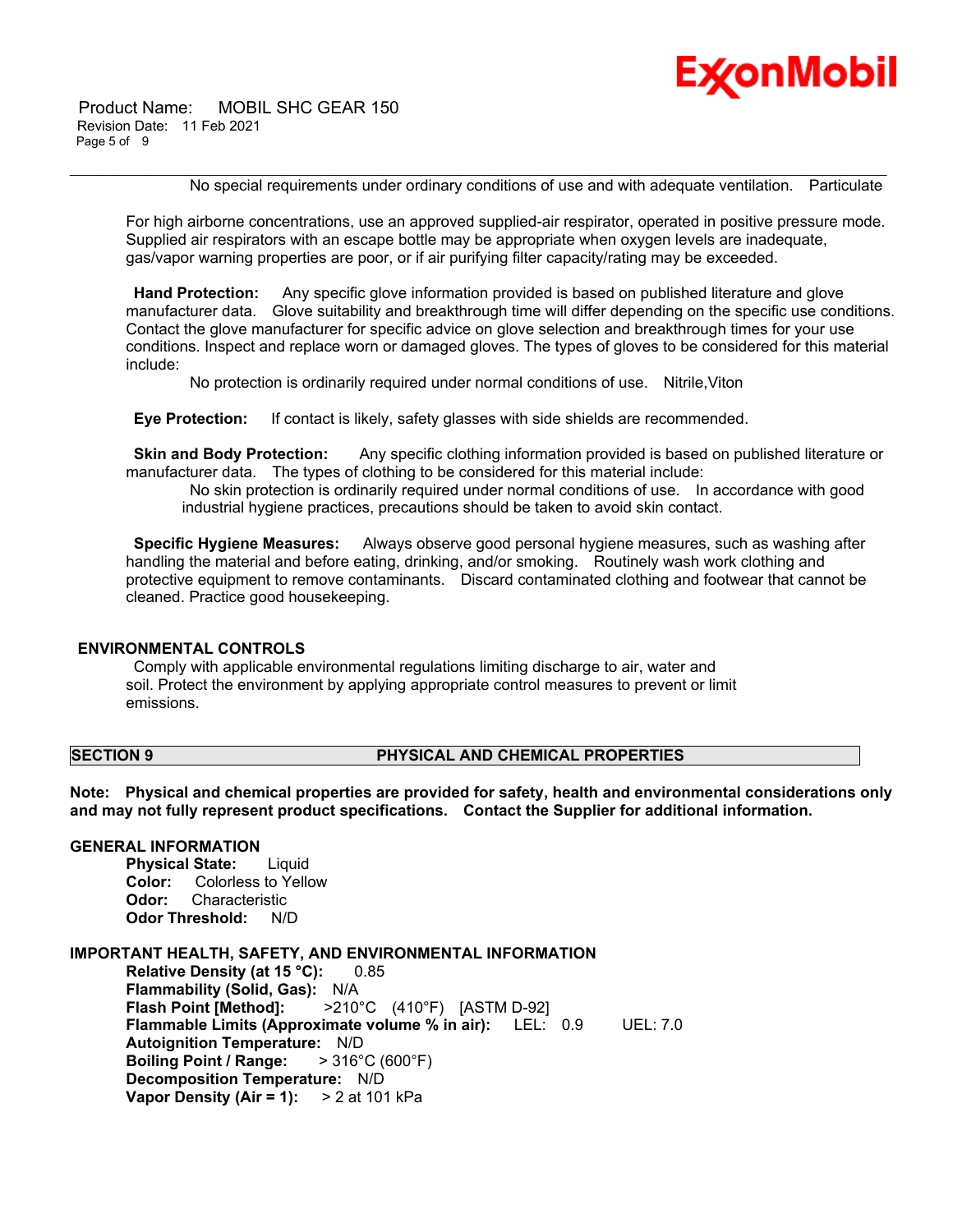

 Product Name: MOBIL SHC GEAR 150 Revision Date: 11 Feb 2021 Page 6 of 9

> **Vapor Pressure:** < 0.013 kPa (0.1 mm Hg) at 20 °C **Evaporation Rate (n-butyl acetate = 1):** N/D **pH:** N/A **Log Pow (n-Octanol/Water Partition Coefficient):** > 3.5 **Solubility in Water:** Negligible **Viscosity:** 150 cSt (150 mm2/sec) at 40 °C [ASTM D 445] **Oxidizing Properties:** See Hazards Identification Section.

#### **OTHER INFORMATION**

**Freezing Point:** N/D **Melting Point:** N/A **Pour Point:** -45°C (-49°F)

### **SECTION 10 STABILITY AND REACTIVITY**

**STABILITY:** Material is stable under normal conditions.

**CONDITIONS TO AVOID:** Excessive heat. High energy sources of ignition.

**MATERIALS TO AVOID:** Strong oxidizers

**HAZARDOUS DECOMPOSITION PRODUCTS:** Material does not decompose at ambient temperatures.

**POSSIBILITY OF HAZARDOUS REACTIONS:** Hazardous polymerization will not occur.

#### **SECTION 11 TOXICOLOGICAL INFORMATION**

\_\_\_\_\_\_\_\_\_\_\_\_\_\_\_\_\_\_\_\_\_\_\_\_\_\_\_\_\_\_\_\_\_\_\_\_\_\_\_\_\_\_\_\_\_\_\_\_\_\_\_\_\_\_\_\_\_\_\_\_\_\_\_\_\_\_\_\_\_\_\_\_\_\_\_\_\_\_\_\_\_\_\_\_\_\_\_\_\_\_\_\_\_\_\_\_\_\_\_\_\_\_\_\_\_\_\_\_\_\_\_\_\_\_\_\_\_\_

#### **INFORMATION ON TOXICOLOGICAL EFFECTS**

| <b>Hazard Class</b>                                               | <b>Conclusion / Remarks</b>                                                                           |  |  |
|-------------------------------------------------------------------|-------------------------------------------------------------------------------------------------------|--|--|
| <b>Inhalation</b>                                                 |                                                                                                       |  |  |
| Acute Toxicity: No end point data for<br>lmaterial.               | Minimally Toxic. Based on assessment of the components.                                               |  |  |
| Irritation: No end point data for material.                       | Negligible hazard at ambient/normal handling temperatures.                                            |  |  |
| Ingestion                                                         |                                                                                                       |  |  |
| Acute Toxicity: No end point data for<br>lmaterial.               | Minimally Toxic. Based on assessment of the components.                                               |  |  |
| <b>Skin</b>                                                       |                                                                                                       |  |  |
| Acute Toxicity: No end point data for<br>lmaterial.               | Minimally Toxic. Based on assessment of the components.                                               |  |  |
| Skin Corrosion/Irritation: No end point data<br>lfor material.    | Negligible irritation to skin at ambient temperatures. Based on<br>assessment of the components.      |  |  |
| <b>Eye</b>                                                        |                                                                                                       |  |  |
| Serious Eye Damage/Irritation: No end point<br>data for material. | May cause mild, short-lasting discomfort to eyes. Based on<br>assessment of the components.           |  |  |
| <b>Sensitization</b>                                              |                                                                                                       |  |  |
| Respiratory Sensitization: No end point data<br>lfor material.    | Not expected to be a respiratory sensitizer.                                                          |  |  |
| Skin Sensitization: No end point data for<br>material.            | Not expected to be a skin sensitizer. Based on assessment of the<br>components.                       |  |  |
| <b>Aspiration: Data available.</b>                                | Based on physico-<br>Not expected to be an aspiration hazard.<br>chemical properties of the material. |  |  |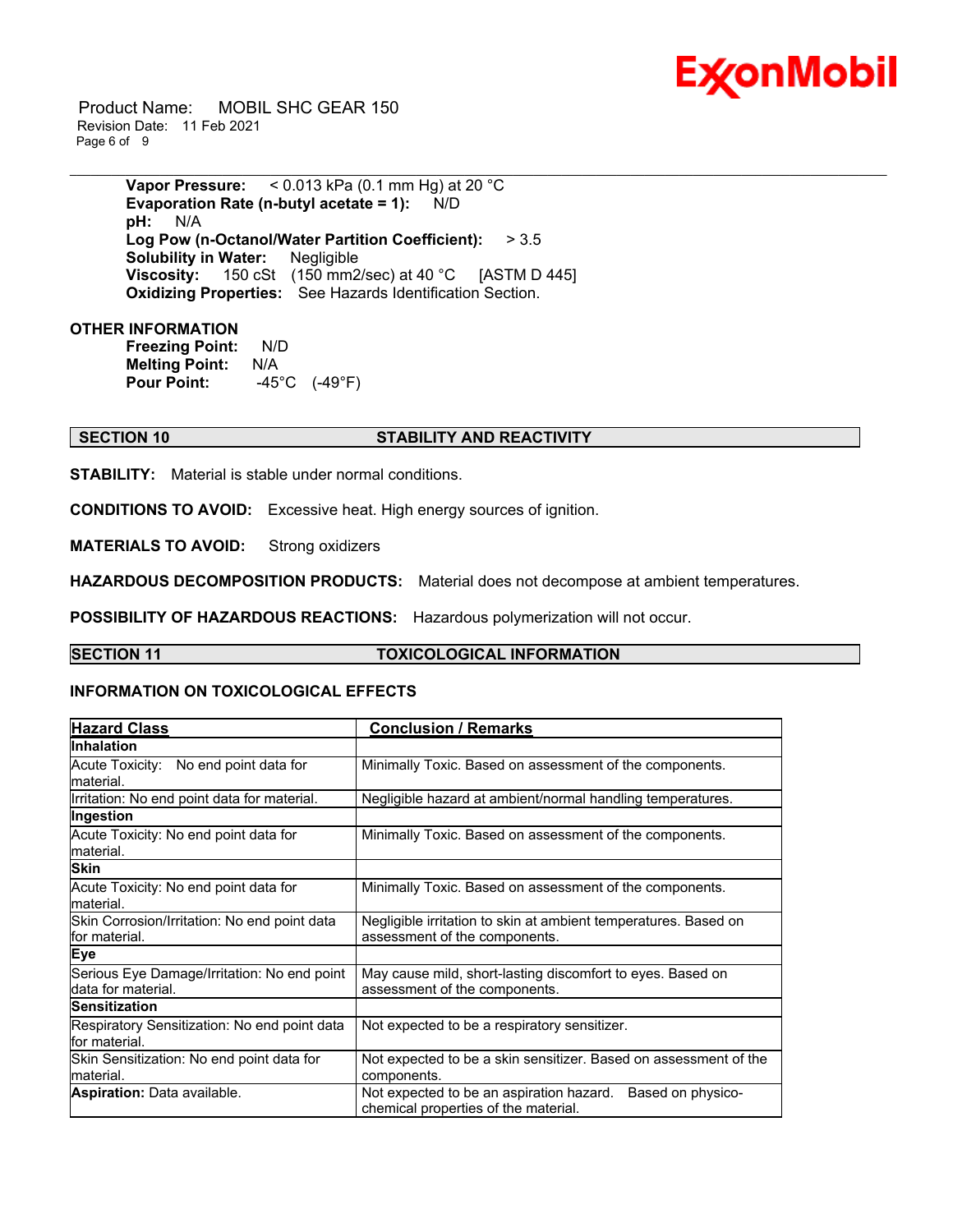

 Product Name: MOBIL SHC GEAR 150 Revision Date: 11 Feb 2021 Page 7 of 9

| Germ Cell Mutagenicity: No end point data       | Not expected to be a germ cell mutagen. Based on assessment of  |
|-------------------------------------------------|-----------------------------------------------------------------|
| for material.                                   | the components.                                                 |
| Carcinogenicity: No end point data for          | Not expected to cause cancer. Based on assessment of the        |
| Imaterial.                                      | components.                                                     |
| <b>Reproductive Toxicity: No end point data</b> | Not expected to be a reproductive toxicant. Based on assessment |
| for material.                                   | of the components.                                              |
| Lactation: No end point data for material.      | Not expected to cause harm to breast-fed children.              |
| Specific Target Organ Toxicity (STOT)           |                                                                 |
| Single Exposure: No end point data for          | Not expected to cause organ damage from a single exposure.      |
| material.                                       |                                                                 |
| Repeated Exposure: No end point data for        | Not expected to cause organ damage from prolonged or repeated   |
| material.                                       | exposure. Based on assessment of the components.                |

### **OTHER INFORMATION**

 **For the product itself:** 

Repeated and/or prolonged exposure may cause irritation to the skin, eyes, or respiratory tract. **Contains:**

Synthetic base oils: Not expected to cause significant health effects under conditions of normal use, based on laboratory studies with the same or similar materials. Not mutagenic or genotoxic. Not sensitizing in test animals and humans.

### **IARC Classification:**

**The following ingredients are cited on the lists below:** None.

|              | --REGULATORY LISTS SEARCHED-- |               |  |
|--------------|-------------------------------|---------------|--|
| $1 = IARC 1$ | $2 = IARC 2A$                 | $3 = IARC 2B$ |  |

The information given is based on data for the material, components of the material, or for similar materials, through the application of bridging principals.

#### **ECOTOXICITY**

Material -- Not expected to be harmful to aquatic organisms.

#### **MOBILITY**

 Base oil component -- Low solubility and floats and is expected to migrate from water to the land. Expected to partition to sediment and wastewater solids.

**SECTION 13 DISPOSAL CONSIDERATIONS** 

Disposal recommendations based on material as supplied. Disposal must be in accordance with current applicable laws and regulations, and material characteristics at time of disposal.

#### **DISPOSAL RECOMMENDATIONS**

Product is suitable for burning in an enclosed controlled burner for fuel value or disposal by supervised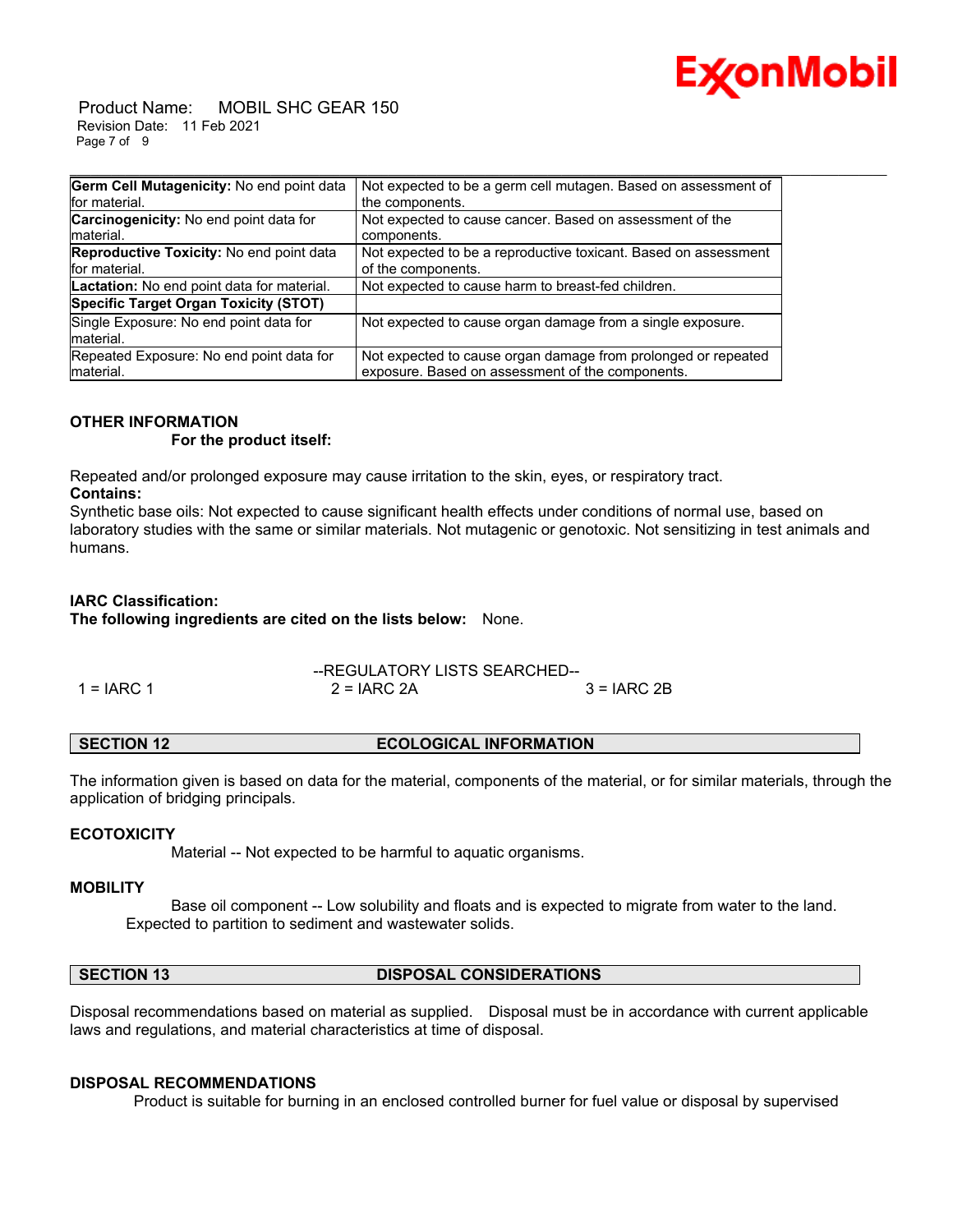

 Product Name: MOBIL SHC GEAR 150 Revision Date: 11 Feb 2021 Page 8 of 9

> incineration at very high temperatures to prevent formation of undesirable combustion products. Protect the environment. Dispose of used oil at designated sites. Minimize skin contact. Do not mix used oils with solvents, brake fluids or coolants.

**Empty Container Warning** Empty Container Warning (where applicable): Empty containers may contain residue and can be dangerous. Do not attempt to refill or clean containers without proper instructions. Empty drums should be completely drained and safely stored until appropriately reconditioned or disposed. Empty containers should be taken for recycling, recovery, or disposal through suitably qualified or licensed contractor and in accordance with governmental regulations. DO NOT PRESSURISE, CUT, WELD, BRAZE, SOLDER, DRILL, GRIND, OR EXPOSE SUCH CONTAINERS TO HEAT, FLAME, SPARKS, STATIC ELECTRICITY, OR OTHER SOURCES OF IGNITION. THEY MAY EXPLODE AND CAUSE INJURY OR DEATH.

\_\_\_\_\_\_\_\_\_\_\_\_\_\_\_\_\_\_\_\_\_\_\_\_\_\_\_\_\_\_\_\_\_\_\_\_\_\_\_\_\_\_\_\_\_\_\_\_\_\_\_\_\_\_\_\_\_\_\_\_\_\_\_\_\_\_\_\_\_\_\_\_\_\_\_\_\_\_\_\_\_\_\_\_\_\_\_\_\_\_\_\_\_\_\_\_\_\_\_\_\_\_\_\_\_\_\_\_\_\_\_\_\_\_\_\_\_\_

#### **SECTION 14 TRANSPORT INFORMATION**

**LAND** : Not Regulated for Land Transport

**SEA (IMDG):** Not Regulated for Sea Transport according to IMDG-Code

**Marine Pollutant:** No

**AIR (IATA):** Not Regulated for Air Transport

**SECTION 15 REGULATORY INFORMATION This material is not considered hazardous according to the Classification of Chemicals based on Globally Harmonized System of Classification and Labelling of Chemicals (GHS) under the Joint DTI-DENR-DA-DOF-**

**DOH-DILG-DOLE-DOTC Administrative Order No. 01 Series of 2009 by ministries.**

### **REGULATORY STATUS AND APPLICABLE LAWS AND REGULATIONS**

**Product is under Philippines PCL/CCO:** Not Regulated **Ozone Depleting Substances (ODS) (Chemical Control Order, DENR Admin. Order No. 2013-25):** Not Regulated

**Listed or exempt from listing/notification on the following chemical inventories (May contain substance(s) subject to notification to the EPA Active TSCA inventory prior to import to USA):** AIIC, DSL, ENCS, IECSC, ISHL, KECI, TCSI, TSCA  **Special Cases:**

| Invonton<br>πισεν   |                         |
|---------------------|-------------------------|
| DIOOC<br><u>UUC</u> | Apply<br>.rictions<br>- |

#### **SECTION 16 OTHER INFORMATION**

**N/D = Not determined, N/A = Not applicable**

**KEY TO THE H-CODES CONTAINED IN SECTION 3 OF THIS DOCUMENT (for information only):**

H304: May be fatal if swallowed and enters airways; Aspiration, Cat 1

H315: Causes skin irritation; Skin Corr/Irritation, Cat 2